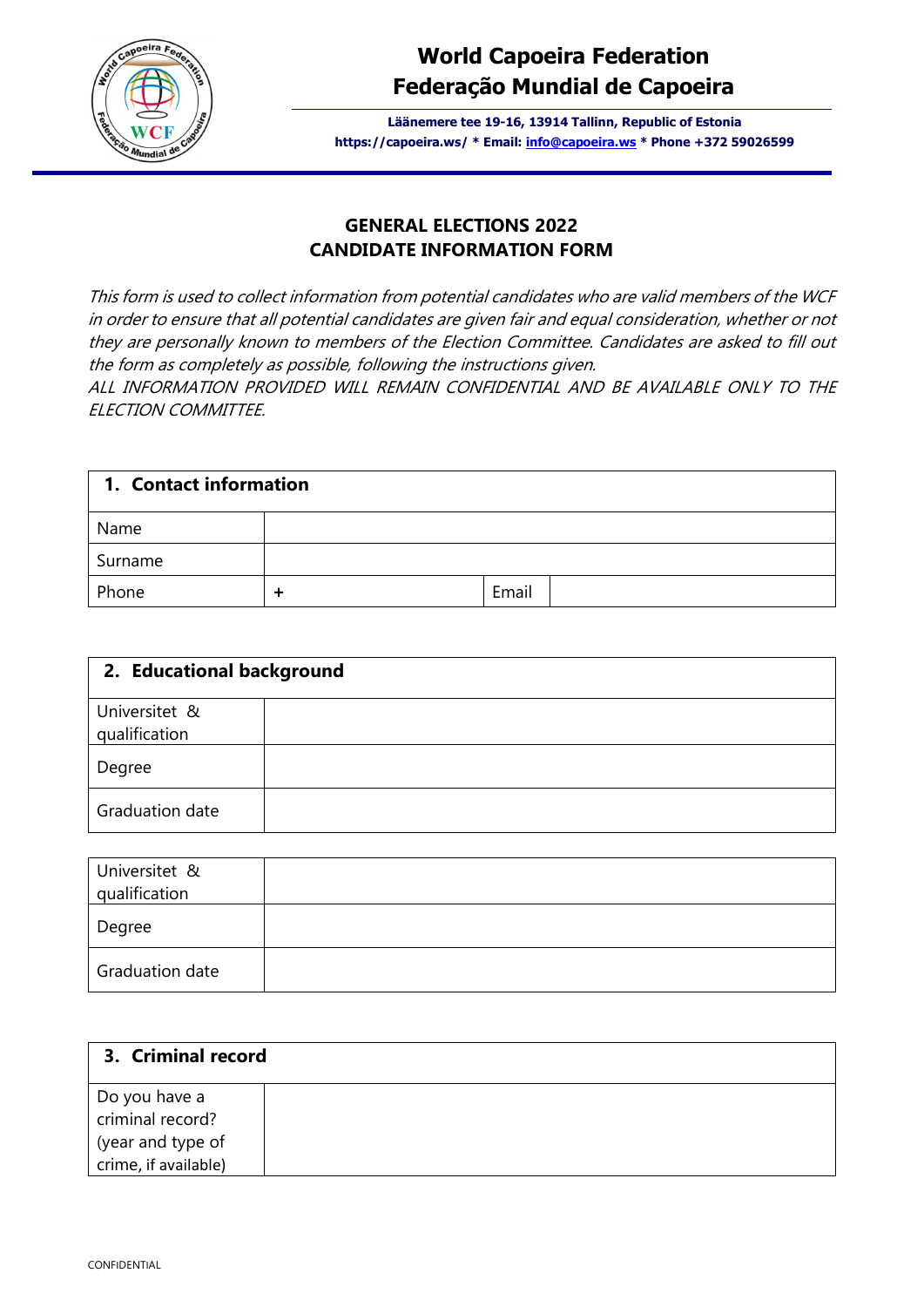| 4. Experience in Capoeira                                                           |       |          |
|-------------------------------------------------------------------------------------|-------|----------|
| You are in Capoeira since (year)                                                    |       |          |
| Main positions you held in your<br>group (school, club, association,<br>federation) | vears | position |
|                                                                                     |       |          |

| 5. Experience in WCF           |       |          |  |
|--------------------------------|-------|----------|--|
|                                | years | position |  |
|                                |       |          |  |
| Main positions you held in the |       |          |  |
| World Capoeira Federation      |       |          |  |
|                                |       |          |  |
|                                |       |          |  |

| 6. Experience and achievements in other areas                                                                            |       |                      |
|--------------------------------------------------------------------------------------------------------------------------|-------|----------------------|
| Describe any other contributions<br>or achievements you have made<br>to the Capoeira or sport<br>community, if available | vears | position/achievement |

| 7. Biographical statement (optionary) |  |  |
|---------------------------------------|--|--|
|                                       |  |  |
|                                       |  |  |
|                                       |  |  |
|                                       |  |  |
|                                       |  |  |

## **8. Comments (optionary**